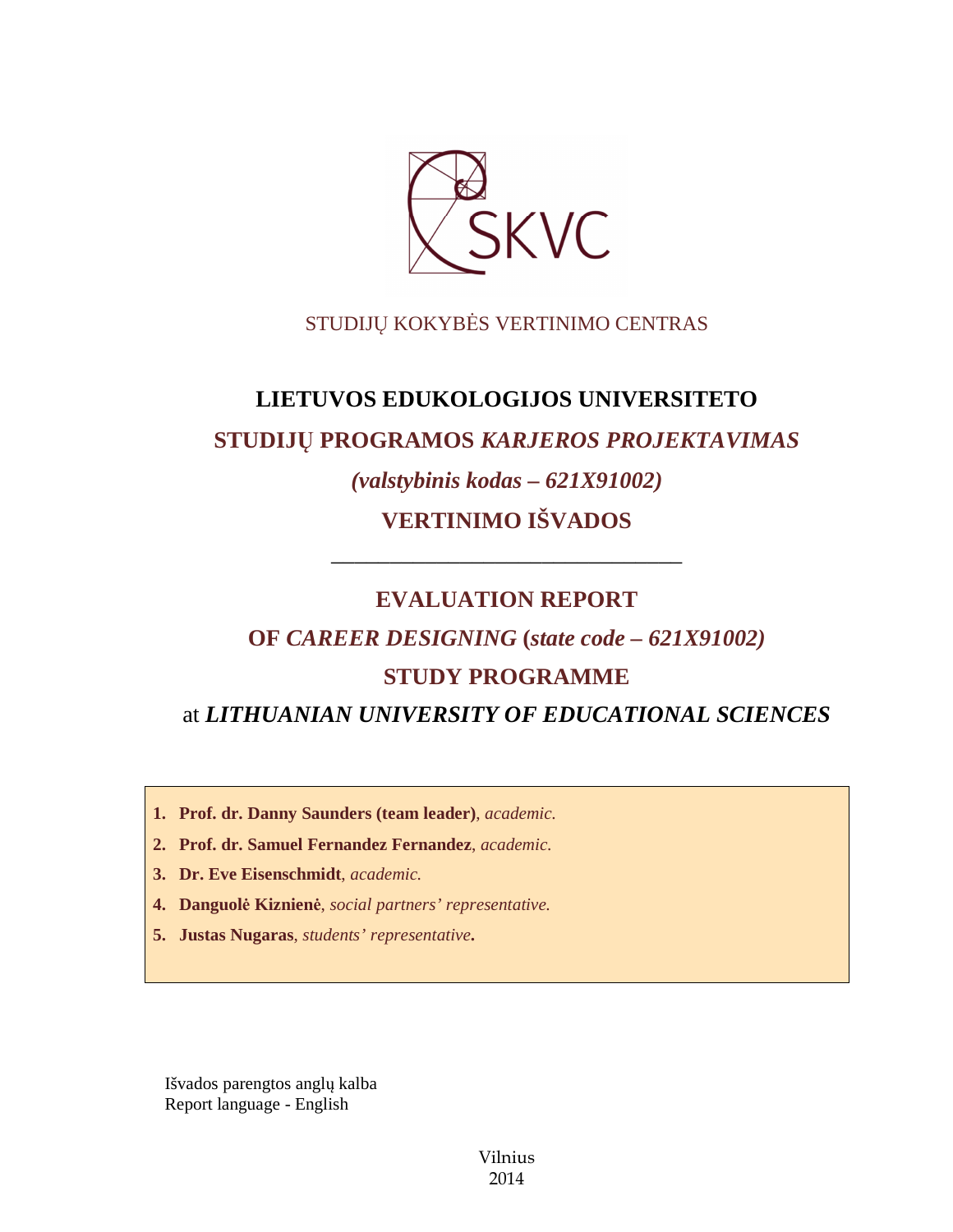# **DUOMENYS APIE ĮVERTINTĄ PROGRAMĄ**

| Studijų programos pavadinimas                           | Karjeros projektavimas             |  |
|---------------------------------------------------------|------------------------------------|--|
| Valstybinis kodas                                       | 621X91002                          |  |
| Studijų sritis                                          | Socialinių mokslų                  |  |
| Studijų kryptis                                         | Švietimo ir ugdymo                 |  |
| Studijų programos rūšis                                 | Universitetinės studijos           |  |
| Studijų pakopa                                          | Antroji                            |  |
| Studijų forma (trukmė metais)                           | Nuolatinės (1,5 m.)                |  |
| Studijų programos apimtis kreditais                     | 90                                 |  |
| Suteikiamas laipsnis ir (ar) profesinė<br>kvalifikacija | Karjeros ugdymo magistras          |  |
| Studijų programos įregistravimo data                    | 2006 m. gruodžio 12 d.; No. 17-201 |  |

## **INFORMATION ON EVALUATED STUDY PROGRAMME**

–––––––––––––––––––––––––––––––

| Title of the study programme.                          | <b>Career Designing</b>         |
|--------------------------------------------------------|---------------------------------|
| State code                                             | 621X91002                       |
| Study area                                             | Social sciences                 |
| Study field                                            | Education                       |
| Kind of the study programme                            | University studies              |
| Study cycle                                            | Second                          |
| Study mode (length in years)                           | Full time $(1,5 \text{ years})$ |
| Volume of the study programme in credits               | 90                              |
| Degree and (or) professional qualifications<br>awarded | Master in Career Education      |
| Date of registration of the study programme            | 12 December 2006; No. 17-201    |

© Studijų kokybės vertinimo centras

The Centre for Quality Assessment in Higher Education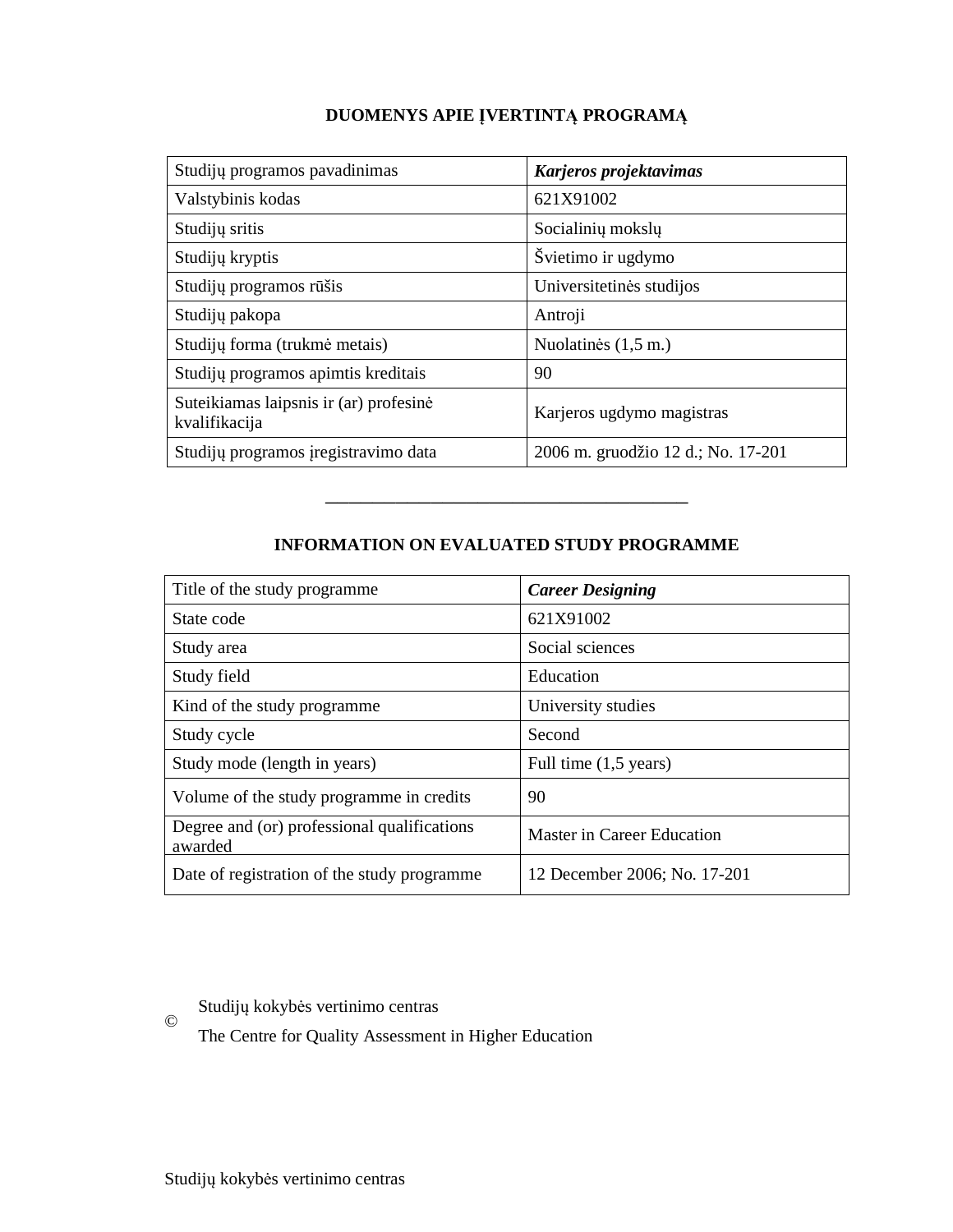# **CONTENTS**

| $\mathbf{I}$ . |      |                                                                    |  |
|----------------|------|--------------------------------------------------------------------|--|
|                | 1.1. |                                                                    |  |
|                | 1.2. |                                                                    |  |
|                | 1.3. | Background of the HEI/Faculty/Study field/ Additional information5 |  |
|                | 1.4. |                                                                    |  |
|                |      |                                                                    |  |
|                |      |                                                                    |  |
|                |      |                                                                    |  |
|                |      |                                                                    |  |
|                |      |                                                                    |  |
|                |      |                                                                    |  |
|                |      |                                                                    |  |
|                |      |                                                                    |  |
|                |      |                                                                    |  |
|                |      |                                                                    |  |
|                |      |                                                                    |  |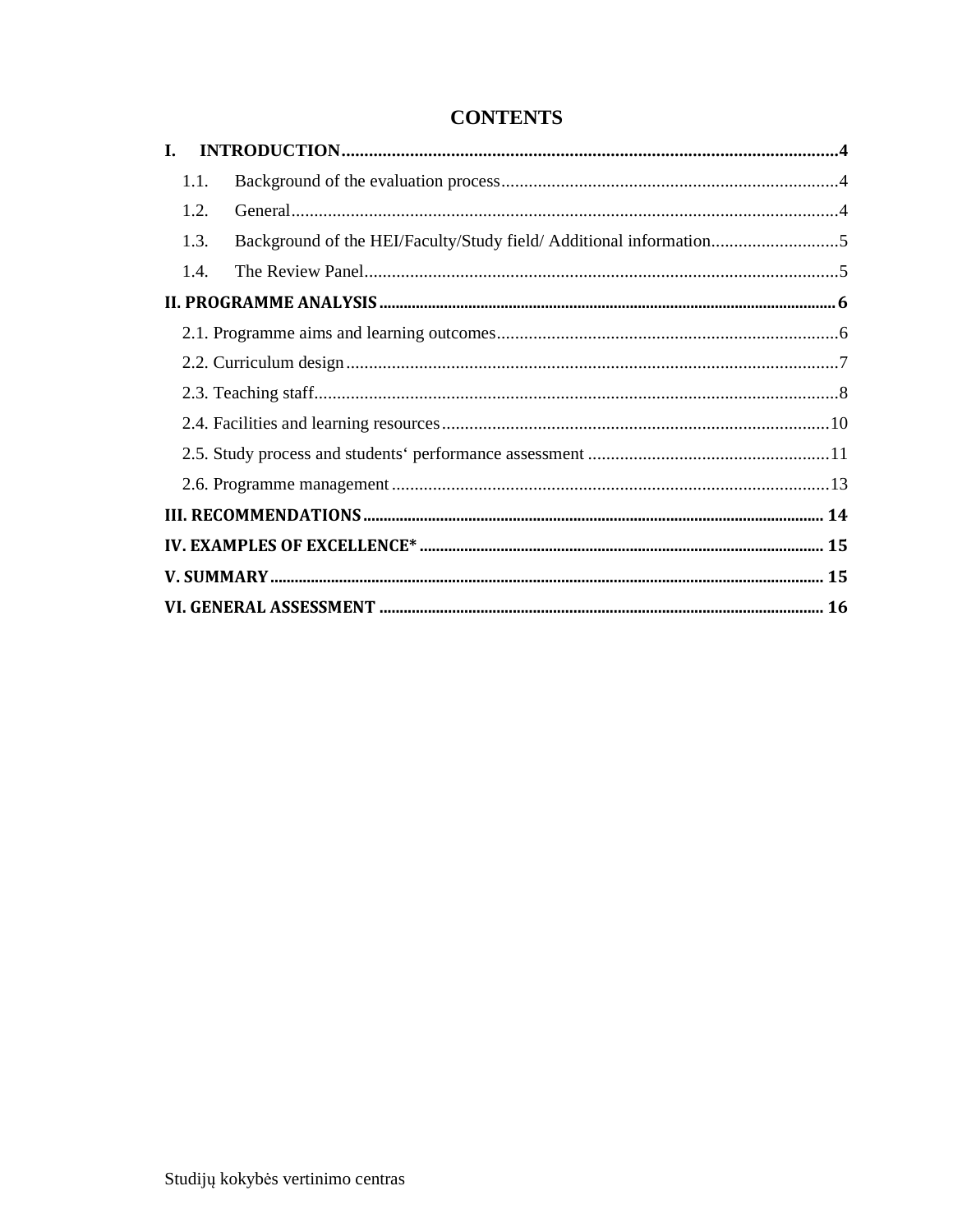#### **I. INTRODUCTION**

#### *1.1.Background of the evaluation process*

The evaluation of on-going study programme is based on **Methodology for Evaluation of Higher Education study programmes,** approved by Order No 1-01-162 of 20 December 2010 of the Director of the Centre for Quality Assessment in Higher Education (further – SKVC).

The evaluation is intended to help higher education institutions to improve constantly their study programmes and to inform the public about the quality of studies.

The evaluation process consists of the main following stages: *1) self-evaluation and selfevaluation report (further- SER) prepared by Higher Education Institution (further - HEI); 2) visit of the review panel at the HEI; 3) preparation of the evaluation report by the review panel and its publication; 4) follow-up activities.* 

On the basis of external evaluation report of the study programme SKVC takes decision to accredit study programme either for 6 years or for 3 years. If the programme evaluation is negative such a programme is not being accredited.

The programme is **accredited for 6 years** if all evaluation areas are evaluated as "very good" (4 points) or "good" (3 points).

The programme is **accredited for 3 years** if none of the areas was evaluated as "unsatisfactory" (1 point) and at least one evaluation area was evaluated as "satisfactory" (2 points).

The programme **is not accredited** if at least one of evaluation areas was evaluated as "unsatisfactory" (1 point).

#### *1.2.General*

The Application documentation submitted by the HEI follows the outline recommended by the SKVC. Along with the SER and annexes, the following additional documents provided by HEI before, during and/or after the site-visit:

1. Statistical data table for students admission (year 2013-2014)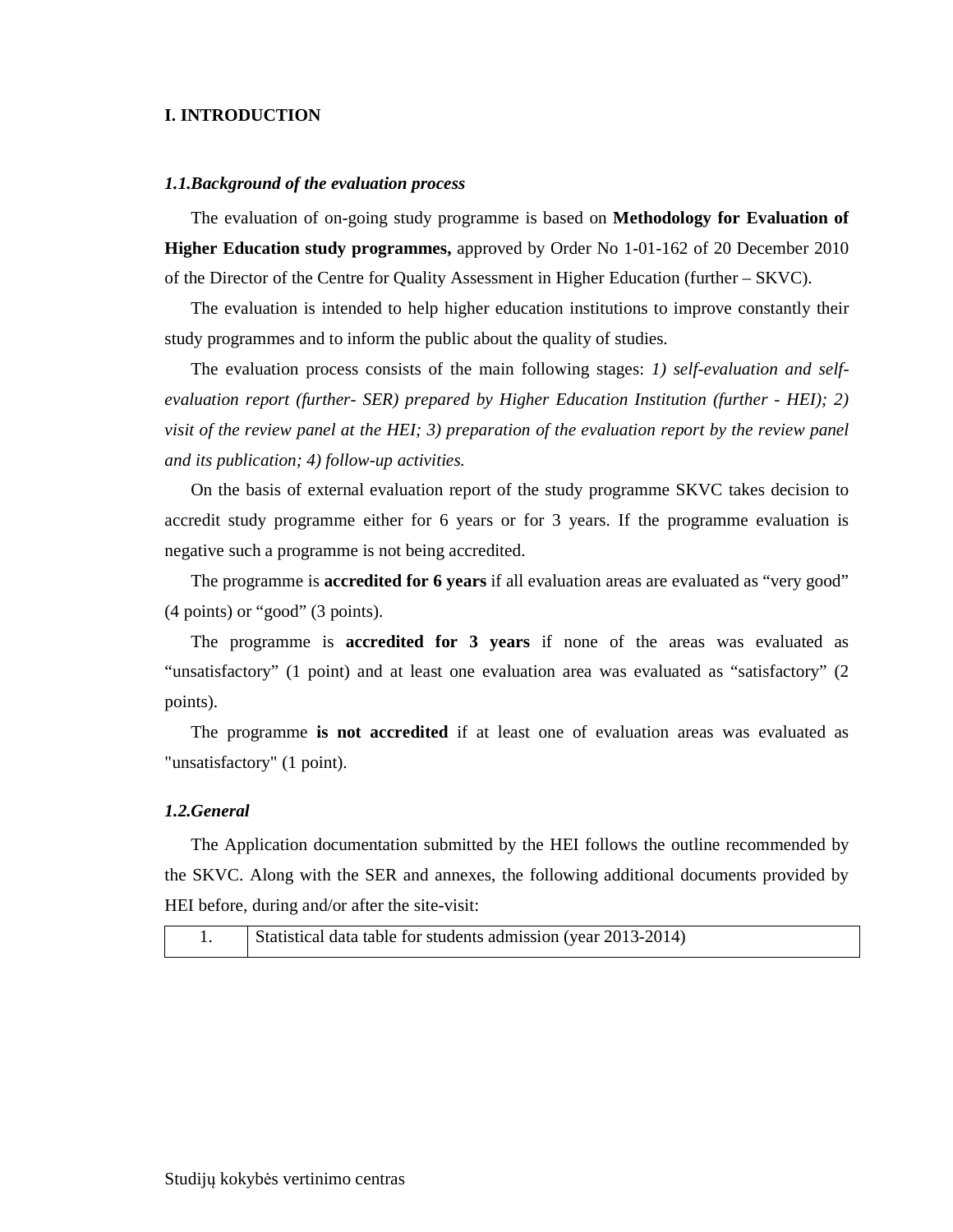## *1.3.Background of the HEI/Faculty/Study field/ Additional information*

The Faculty of Education is the core faculty of Lithuanian University of Educational Sciences, which implements study programmes in the study fields of educational science, arts education and psychology. The Faculty offers 8 Bachelor study programmes and 13 Master study programmes.

The Faculty trains teachers for all stages of education (pre-school, primary, basic and secondary education) and of all the study subjects for formal and non-formal education, specialists in educational support (special educators, social educators, and psychologists), education leaders and experts in education quality.

The study programme *Career Designing* is one of the full-time (1.5) Master degree programmes, which are provided at the LEU and implemented at the Department of Education of the Faculty of Education. After completion of the programme, the graduates are awarded with a Master's degree in Career Education. The programme was registered in 2006.

The external experts team (further - EET) found the SER and additional documents provided by the programme managers relevant. The discussions with the faculty, the teaching staff, students and graduates and a number of social partners were much appreciated by the review panel.

## *1.4.The Review Panel*

The review panel was completed according *Description of experts' recruitment*, approved by order No. 11/11/2011 of the Director of the Centre for Quality Assessment in Higher Education. The Review Visit to HEI was conducted by the panel on *9th October, 2014.*

- **1. Prof. dr. Danny Saunders (team leader)**, *Emeritus Professor at the University of South Wales, United Kingdom.*
- **2. Prof. dr. Samuel Fernandez Fernandez**, *Professor of Education at University of Oviedo, expert of National Quality Assurance and Accreditation Agency of Spain (ANECA), Spain.*
- **3. Dr. Eve Eisenschmidt**, *Vice rector for development at Tallinn University, expert of the Quality Assessment Council of Estonian Higher Education Quality Agency (EKKA), Estonia.*
- **4. Ms. Danguolė Kiznienė**, *Partnerships and Project Manager at British Council Lithuania*, *social partner, Lithuania*.
- **5. Mr. Justas Nugaras**, *Phd student at Vilnius Gediminas Technical University, Lithuania.*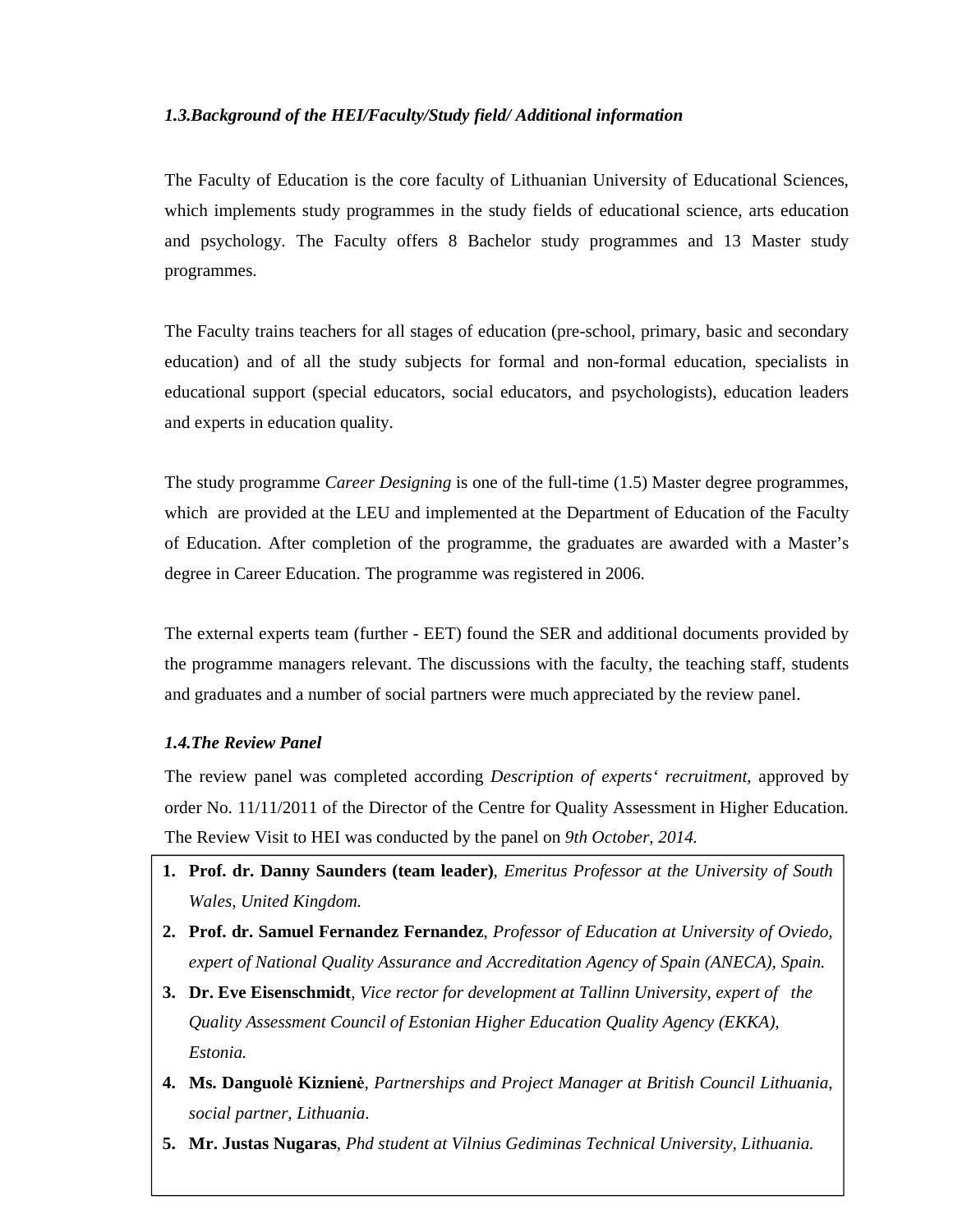#### **II. PROGRAMME ANALYSIS**

#### *2.1. Programme aims and learning outcomes*

Information about the programme is presented online, in addition to the use of academic and professional fora, events and publications. The EET noted a distinctive professional and research orientation although there is a low demand for careers specialist in the labour market, with employer information estimating the need by institutions for 29 career specialists over the next five years. The EET noted conflicting messages about the demand for the programme with stakeholders confirming the need for career specialists in education, but with the SER and graduates pointing to low employability of graduates. The EET hopes that in coming years the schools will be able to hire much more specialists in career education.

The programme is divided into the three areas: researcher-analyst, counselor and manager. Aims and learning outcomes are guided by national laws and European HE regulations, in addition to the context, tradition and global potential of the University. The EET emphasizes the importance of developing comparative information with other programmes focused on Career Education, linked to international mobility associated with links that have been established with other universities (Heidelberg) and countries (Poland) for the development of expertise graduates.

Within some of the documentation the programme is called Career Designing, but graduates are awarded the Master in Career Education. The EET noted that the title of Career Designing has been used for a long time in Lithuania but the programme team may wish to consider introducing the term of Career Education which is recognized internationally. In his sense, the panel recommends more consistency with the use of programme title, and further notes that aims and LOs should include not only design skills but also development and evaluation. Furthermore, Table I (Links of aims, intended learning outcomes, study subjects and professional activities) refers to Professional Activities related to Doctoral Studies and Scientific Work within laboratories, but these activities are not reflected in the LOs.

To summarize, the aims and competences are appropriate to Level 7 career education although LOs descriptors are generic, undifferentiated and difficult to measure - including the use of such phrases as *"integrate", "think" or "be aware of something"*. The LOs should be reworded in terms of organization, program planning and techniques of professional work.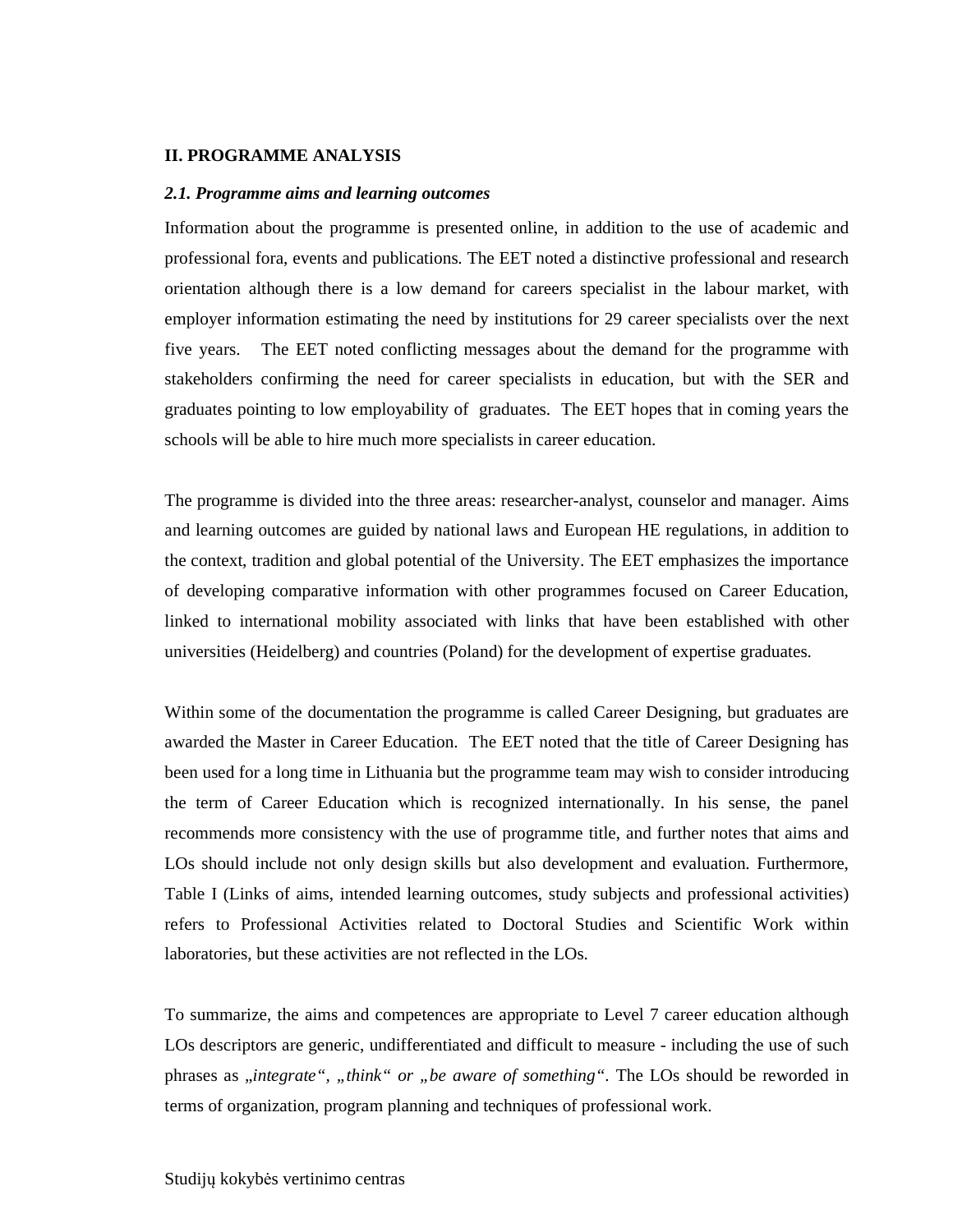#### *2.2. Curriculum design*

The design of the programme meets the requirements of ECTS, with no duplication of curriculum themes being noted. The EET recognized the possibility of excessive theoretical content for career, vocational and coaching themes, with a need for a more balanced curriculum that includes techniques and technologies for applying guidance models.

The panel recognized the need for more clarification concerning the distribution of subjects as presented within table 4 (*Study subjects in the Master Study Programme of Career Designing and competence development*), including obligatory subjects for the three specialisms (researcher, counsellor, manager) in addition to links with electives. The panel founds it surprising why the study subject of Contemporary philosophical conception of education is not obligatory for counsellor or manager or why the study subject of Methodology and methods of career counselling is not obligatory for the specialties of analyst, researcher or manager.

The Master Thesis involves applied research, but the EET could not identify a detailed curriculum or teaching plan for the development of skills associated with research design, methodology, and data analysis. Course Projects I – II appear to be based on consultations rather than lectures or practical classes. The panel recommend that these details are made more explicit within the curriculum documentation and furthermore that the Master Thesis should include all LOs.

The analysis of the SER and discussions with staff in meetings did not provide sufficient justification for the relatively low amount of classroom time (at 3-5 hours contact for one ECTS credit). In this sense, each subject description sheet should document the relationship between the rubric of section 8 (assessment criteria) and paragraph 9 (procedure) presenting evidences of essay, examinations, assignment.

Documentation also indicates that student centred learning methods are used, but the EET noted that 8 per cent of the programme is associated with practical classes and 92 per cent with theoretical lectures. The achievement of Master degree (with professional orientation) would be enhanced through an increase in the amount of external practice completed by students.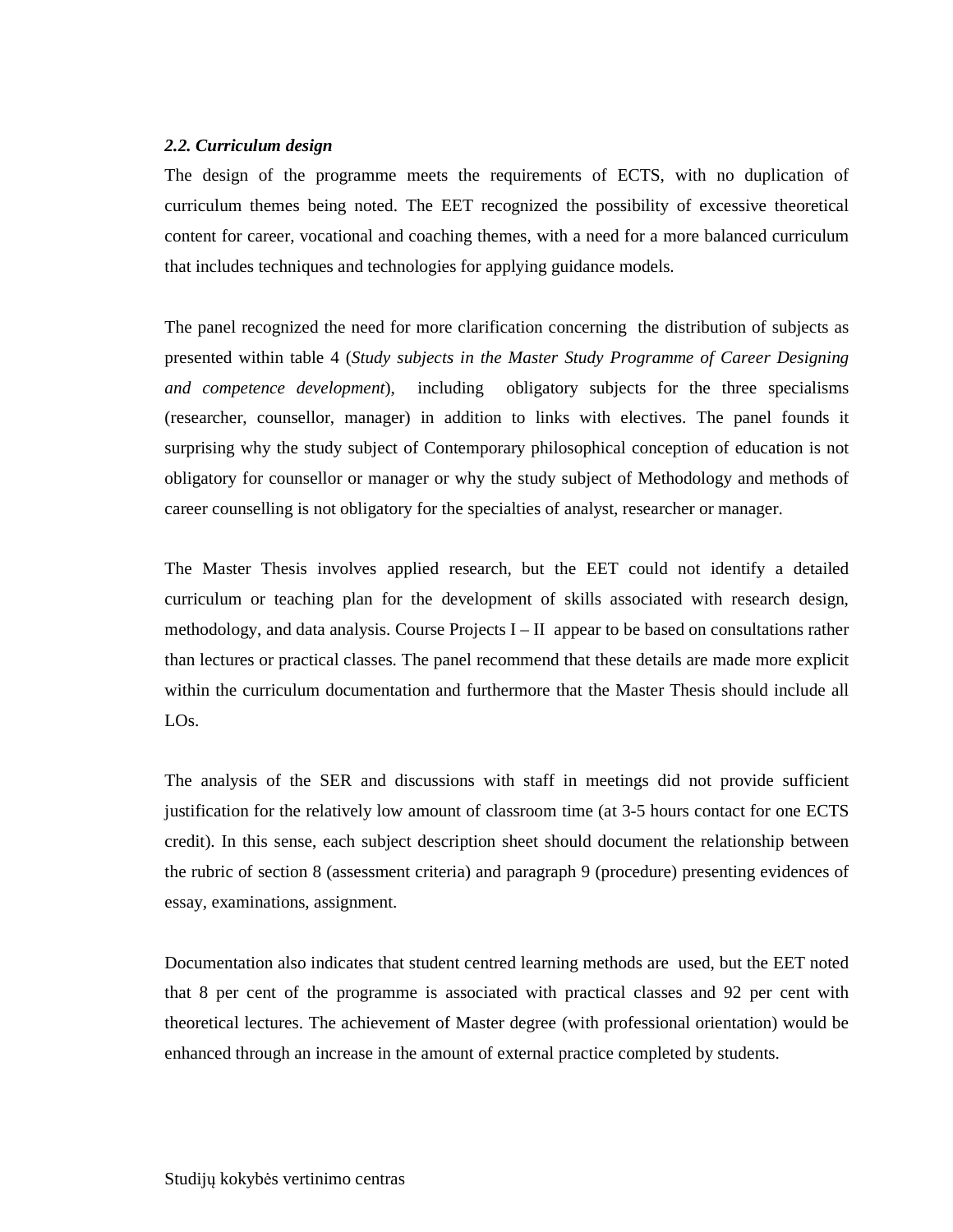To summarise, the curriculum design does not include subjects on research design or data collection and analysis. The proportion of practical classes in relation to theoretical lectures is not justified, with a general need for more classroom contact.

#### *2.3. Teaching staff*

The number and qualifications of staff comply with the requirements of the Lithuanian legislation. There are 11 teachers: three professors (one with a Habilitation degree), seven associate professors, and one lecturer with a doctoral degree. The majority of staff who contribute to the programme are based within the Education Department, with a smaller number coming from the Psychology Department. The EET suggests the increased involvement of professional practitioners as tutors in order to provide more professional experience within the programme.

The majority of teachers are of mature age, although there is one post-doc student among the teaching staff. The faculty and programme managers agreed that it is important to look for a younger generation of researchers for employment within the programme. The EET also supports their intentions to involve more PhD students in teaching and research.

The teaching staff participate within conferences, presenting up to twenty papers per year. The panel recognised that in recent years there has been less involvement in international conferences and supports more active participation within these wider subject communities.

Some of the teachers have participated in internships, and there have been a number of short visits to universities in other countries, with seminars rather than lectures characterising the quality of activity. The EET concluded that generally there could be more international mobility of teaching staff with a need for longer-term study visits. The administration and staff agreed that there should be more international co-operation with intentions to develop international links with other universities for the Career Design programme.

During the discussions with the teaching staff, the panel found few instances of advanced proficiency with English language skills and recognised the self-critical attitude of teachers who stated that they were not satisfied with this situation. Some of the Career Design staff have shown personal initiative in developing their foreign language skills, although the panel concluded that overall teachers do not receive systematic or detailed institutional support. The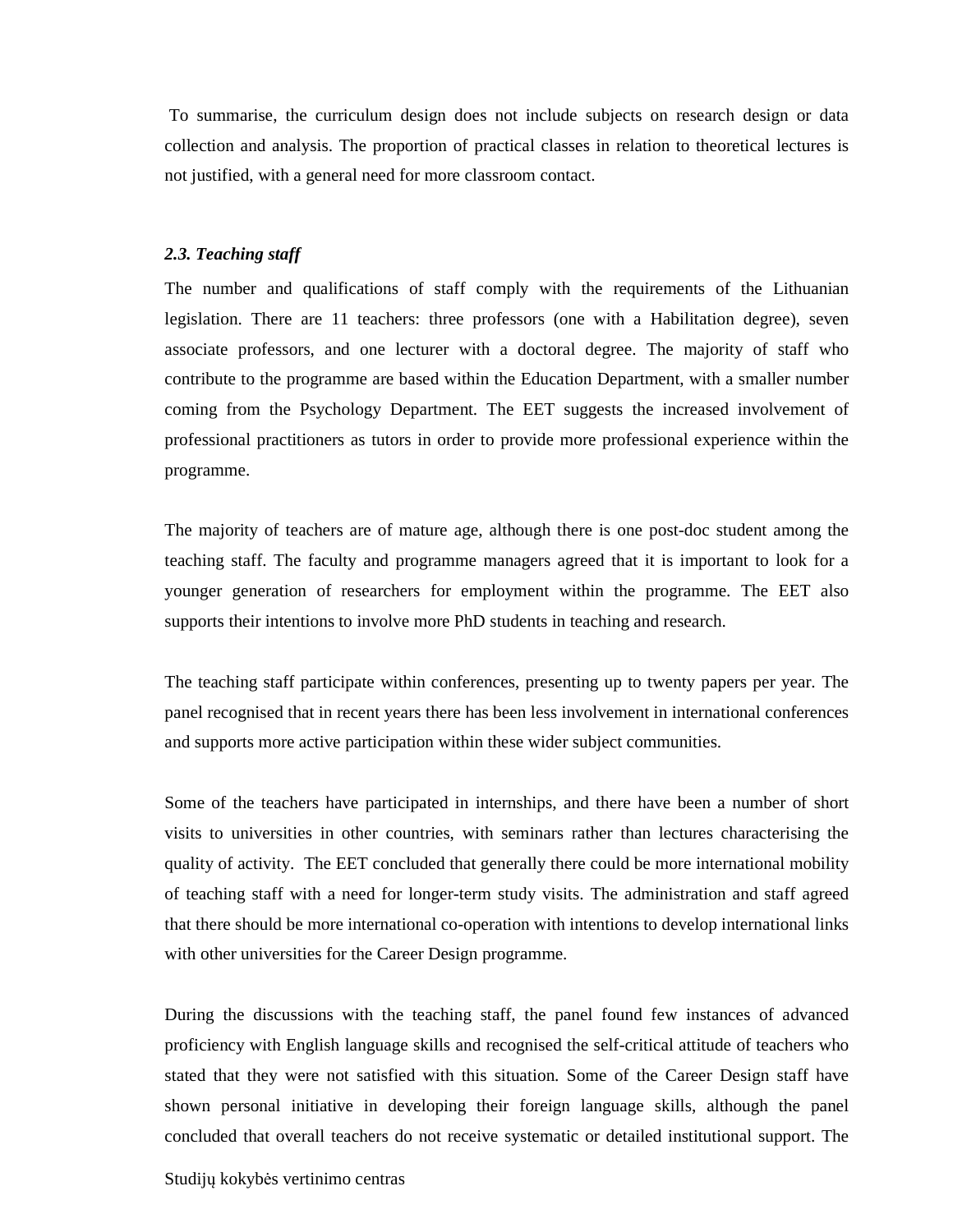EET was further informed of plans to provide some institutional support for language skills in 2015, but staff appeared to be unaware of this initiative.

Despite these observations the teaching staff were satisfied with the amount and quality of institutional support for their individual professional development. The EET could not however identify coherent staff development plans that related to the programme goals. The panel recommends the more systematic and strategic management of staff development and provide professional development in order to support more successfully the aims and learning outcomes of Career Design. The panel further recognised the interests of learners with virtual learning environments and encourages teachers to consider including IT applications in education as a part of their professional development.

The research interests of academic staff are usually related to the subjects that they teach. The EET was impressed by the participation of some staff within National Career Guidance projects, although there was less evidence of applied research publications and conference contributions in career guidance and management. In order to improve this situation, the EET encourages consideration of staff, students and graduates in Career Design research projects.

Most publications are within Lithuanian education journals as well as the university published journal, Pedagogica, Research Papers (with programme professor dr. Marija Barkauskaitė being the editor –in-chief). The panel noted that very little research is published in international peerreviewed journals and recommends an increase in such output alongside the use of institutional support incentives.

In conclusion, the panel welcomes plans to include PhD students in teaching and research, and recommends strongly the consideration of a staff development strategy at programme level. The EET acknowledges the inclusion of language and ICT skills improvement as priorities in the strategic plans of the university. Some staff members have used the opportunity to improve their English and ICT skills. This involvement is not, however, systematic or exhaustive; the EET therefore recommends more focus on foreign languages and ICT development skills, particularly, in relation with the programme needs. Further recommendations include increasing the number of published articles in peer-reviewed journals.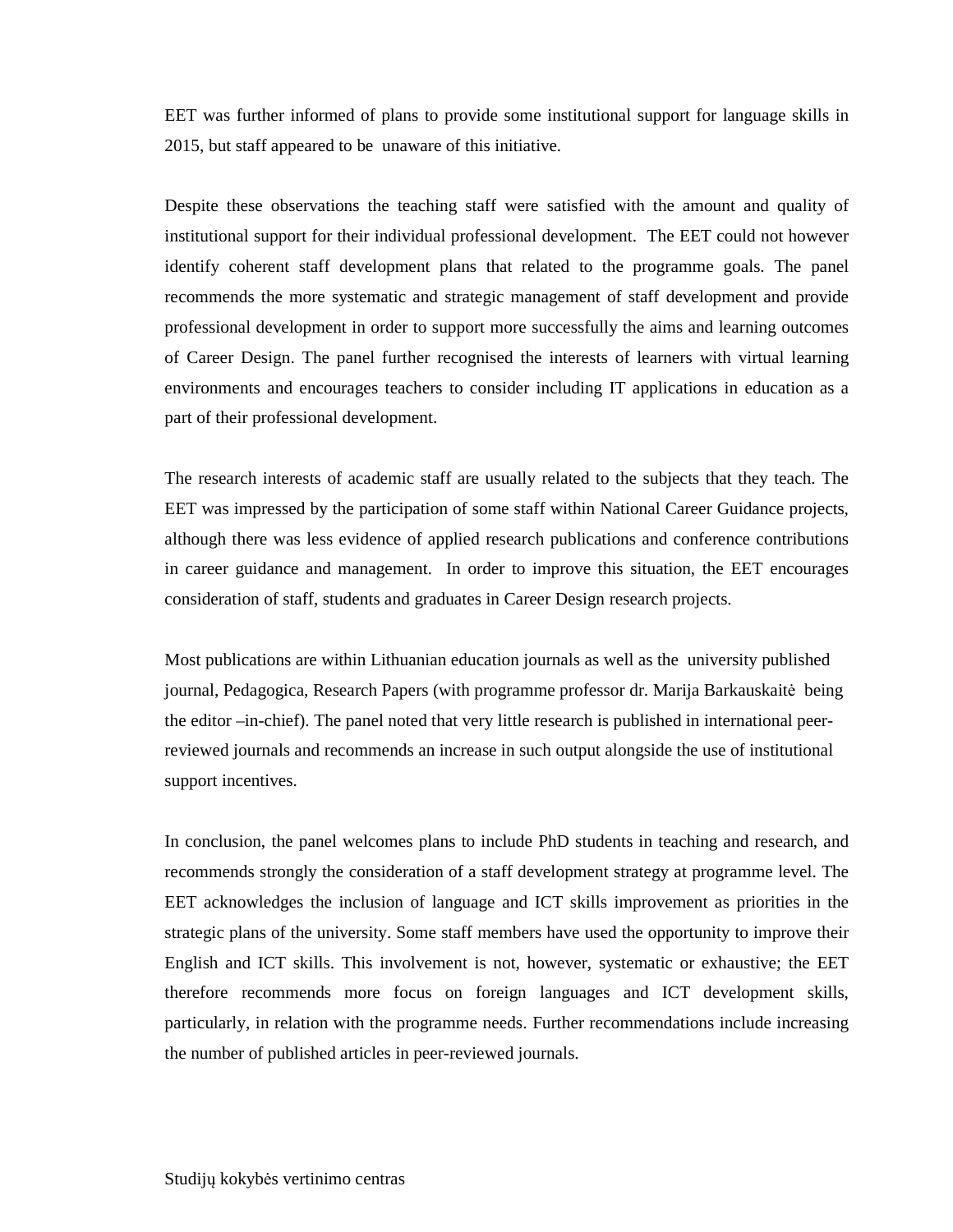#### *2.4. Facilities and learning resources*

The EET noted renovated classrooms and premises, with many facilities and resources shared by other programmes. The programme has small student cohorts (in most cases teachers work with less than 10 students) with the use of smaller rooms becoming more appropriate for the creation of a conducive and stimulating learning and teaching atmosphere. The panel recognised however the limited number of rooms for self-study, some of which lacked contemporary resources and facilities for supporting group-work and interactive learning.

The EET recognised the SER's emphasis on the Laboratory of Childhood Studies (Room 304) and the Laboratory of Fundamentals of Education (Room 303) as important facilities for the study programme. The EET noted however that during its visits to these laboratories staff did not offer detailed explanations of ways by which these laboratories related to the assessed study programme.

The SER states that the Eduroam wifi internet is installed, but during the visit EET members could not reach such a network, thereby indicating low levels of accessibility or technical problems. The panel considered the programme to be lacking specific pedagogic software, accompanied by the need for a more appropriate and advanced understanding of information and communication technology (ITC) applications to level 7 studies. Students are not introduced to new quality management tools, monitoring systems, process management systems used by education institutions, content production, creativity and mind mapping software. The EET recognised that the study programme is proud of smart boards introduced in classrooms, but also noted that there was limited specific content created for such boards - implying that they are not integrated with Career Designing.

The limitations of learning technology usage were reflected in meetings with staff and students. The university could introduce tablet computers for some specific courses in order to prepare Master students for their future professional work situations. The use of Moodle as a virtual environment would be an added advantage for the study programme.

The EET considered the recommended literature for some modules as satisfactory although there were examples – such as "Systems of Career Designing", "Career in Different Stages of Human Development", "Career Counselling in Organizations"- of insufficient library stock and out-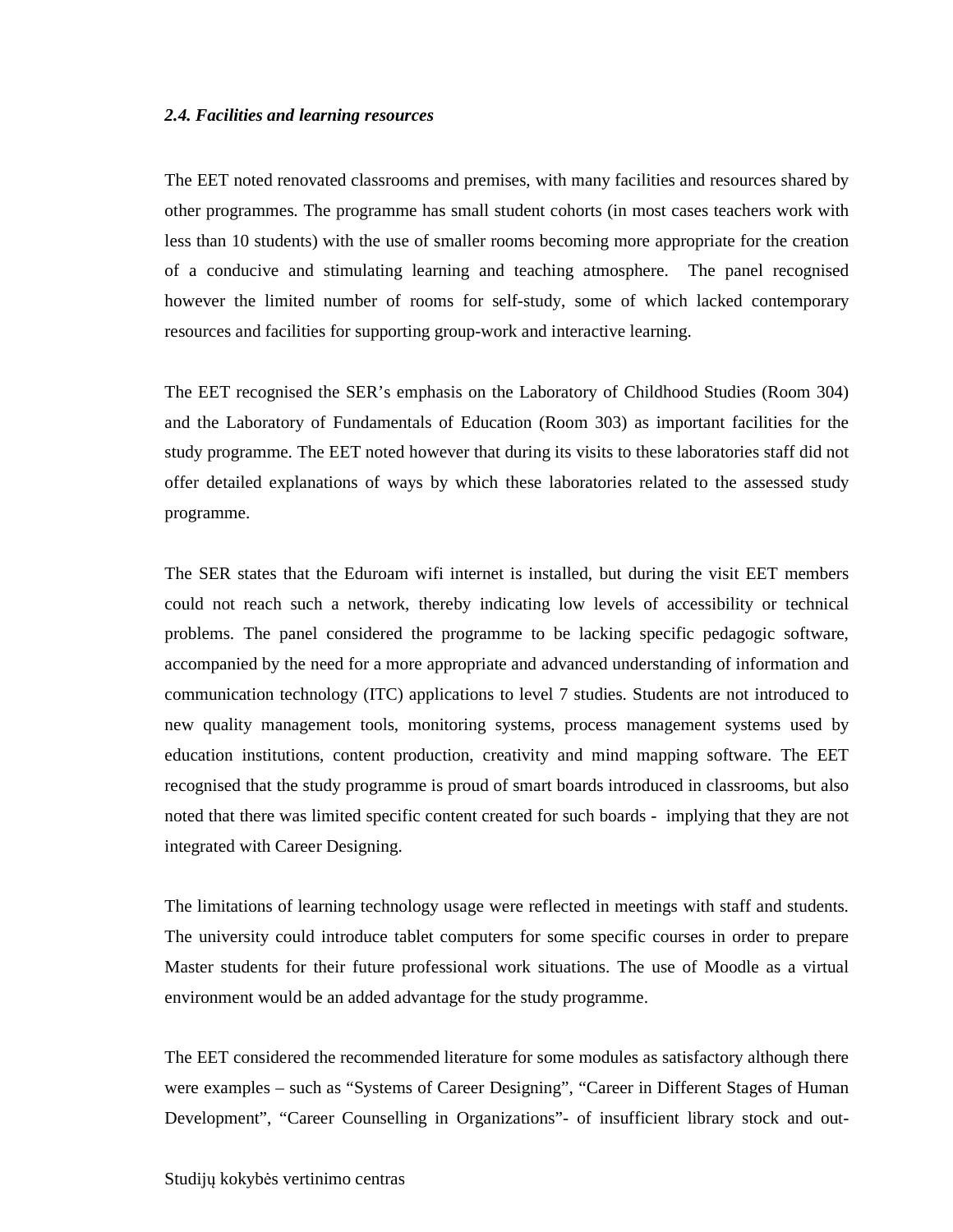dated reference lists. Despite the university's good access to databases, the panel found little evidence of electronic books and scientific papers within the recommended literature or in Master theses sampled during the visit. Furthermore, experts were not able to find scientific journals on Career Counselling within the library.

In conclusion, experts recommend increased investment in facilities, and improved management of specific tools and equipment available for this study programme.

#### *2.5. Study process and students' performance assessment*

The admission requirements are detailed successfully through a strong focus on pedagogy within the programme. The EET suggests that if programme managers are considering expanding the pool of potential applicants, they may want to consider more flexible admission criteria.

Students expressed high levels of satisfaction with the quality of the programme and teaching methods, including Psychology classes. The EET recognized the preferences expressed by graduates and current students for developing more practical experience within the programme; particular references being made to counselling practice, the observation of counselling work, and counseling methods. Based on these discussions, the panel further recommends that the programme managers should also consider introducing new curriculum areas for learners with specific needs.

The EET noticed that students and graduates have an opportunity to engage in programme quality assurance with confirmation that feedback is provided to teachers and that it is usually taken into account. The panel was impressed by the programme's regular invitation of graduate students to roundtable discussion with the faculty; an example of outcomes from this roundtable format involves the launch of the Scientific Practice module.

The panel recognized opportunities provided to students for presenting papers at the young researchers' conference, although there were no examples of student contributions at larger peer reviewed events. Graduates mentioned that they would be happy to collaborate with their former teachers in joint research projects.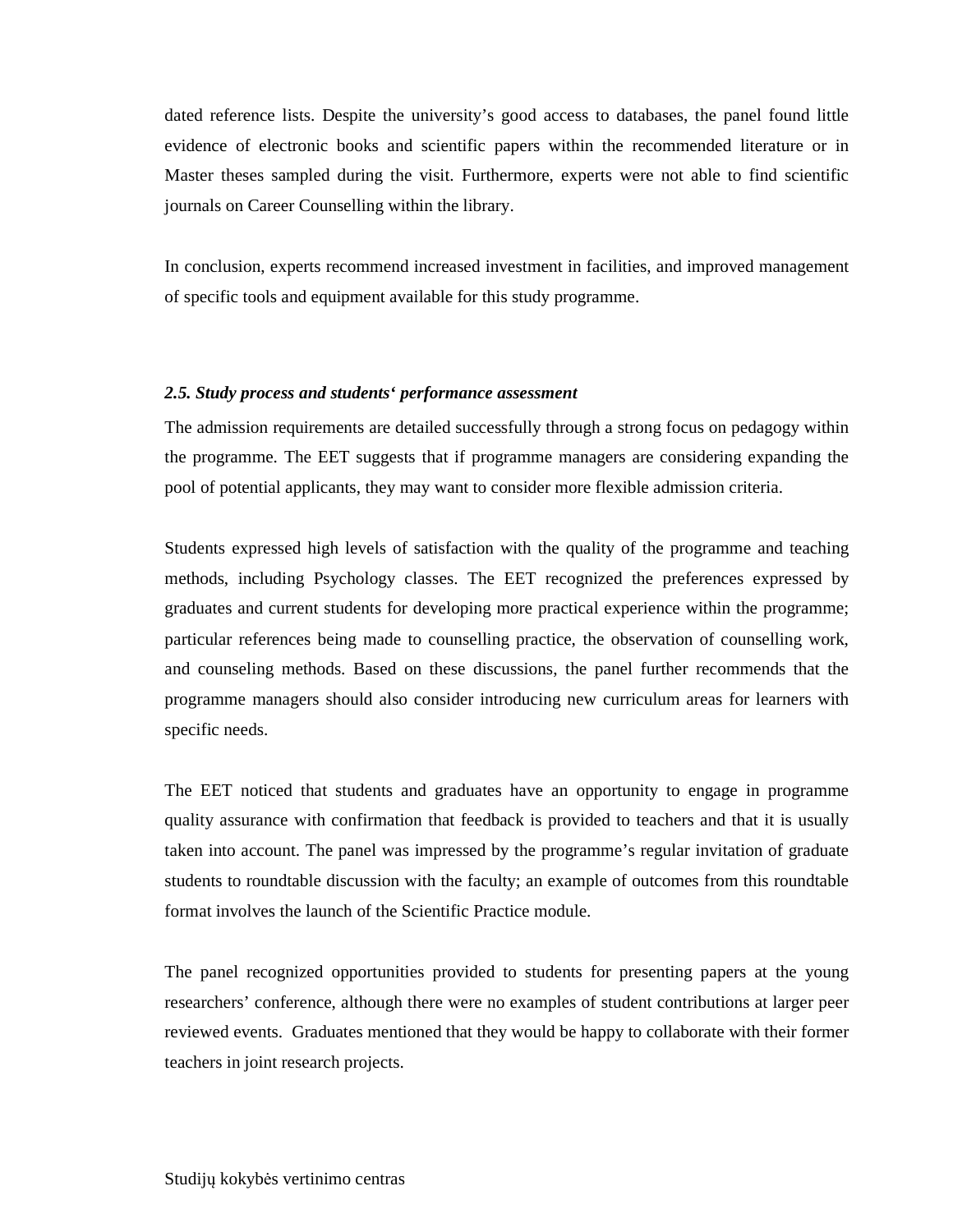The EET noted that assessment is cumulative and that levels of achievement are detailed with students describing assessment systems as clear and adequate.

They also confirmed that teachers are available for consultation hours with the added opportunity of contacting teachers by email communication. There are intentions to develop learning support through use of the Moodle/Virtual Learning Environment, with this ambition being supported by the EET. The panel also recognized satisfaction with university and the faculty provision of social support for students.

The internationalization of the Career Design programme was viewed by the EET as insufficient with no evidence of students' participation in mobility programs since 2011, and with no incoming students. Students did however refer to their attendance of a small number of lectures presented by one visiting professor from Germany. The panel further noted in discussions with students that limited proficiency with the use of the English language would impede the internationalization of the programme.

Students have expectations for working within a variety of education settings, including schools or colleges as career consultants, or in human resource management. The panel also talked to two graduates employed in career education positions in an Adult Education Centre and in a Health Care Centre. It was concluded that student expectations and graduate professional activities are related to the programme goals. The programme has a strong focus on pedagogics. Thus, the programme managers may want to consider changing the title of the programme, which will more closely reflect the focus of the programme and the degree awarded, which is "Career Education".

The Career Design programme enrolls between three and six students per year; the EET therefore considers the sustainability of the programme to be an issue. The Career Design graduates mentioned among other reasons that there are low employment prospects for career specialists, although, students, graduates and social partners confirmed that there is demand for career specialists. The panel recommends strengthening publicity of the programme, also in addition to considering the transformation of Career Design into a pathway within another Master level degree education programme should efforts to recruit more tuition-paying or international students fail.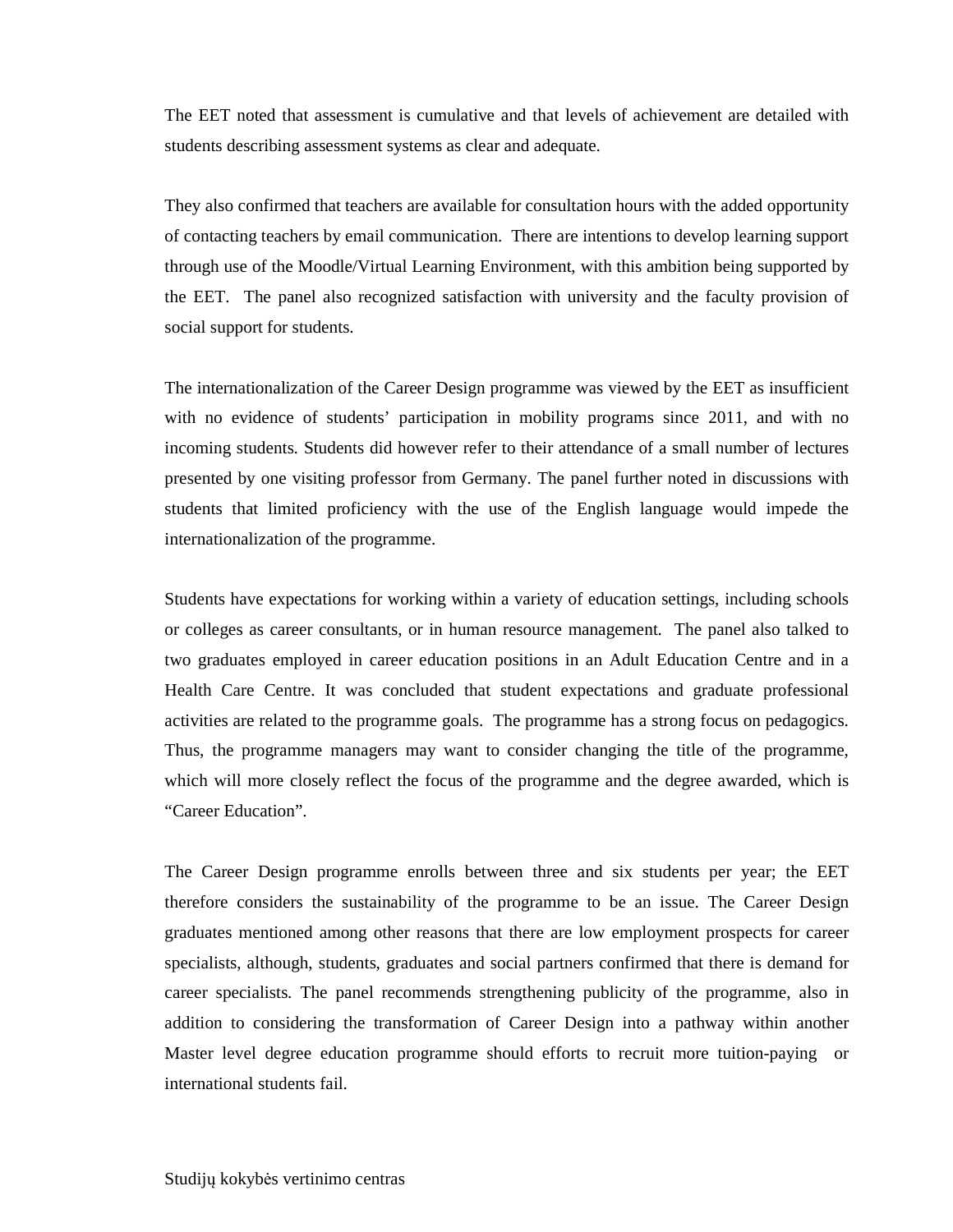The review panel encourages academic staff to involve students and graduates in research projects, especially, since they have access to the database of the National Agency for School Evaluation as mentioned by social partners. The review panel supports the intentions to develop international links with Krakow and Heidelberg universities. However, the programme managers and the Faculty should think more creatively how to internationalize the programme. Among the first things to consider is supporting development of foreign language skills among students and staff.

To summarise, the study process and students performance is successfully detailed. Students and graduates appreciate the knowledge and skills they received in the programme. Psychology classes were mentioned as good examples of practical focus. There are positive plans to integrate the Virtual Learning Environment in the education process, and to develop learning support through Moodle. Students are encouraged to participate at the young researchers conference, although the internationalization of the programme is limited. Students and graduates do not participate extensively in the applied research of the faculty. The programme needs more practice-focused subjects.

#### *2.6. Programme management*

Responsibilities for the management and monitoring of the programme are detailed within regulatory documentation within LEU, including the Strategy for Assurance of Academic Quality for 2012-2020 as approved by the University Senate. The Study Programme Committee is responsible for implementation and quality assurance, including the preparation of selfassessment documents. The Committee also submits recommendations for renewal and improvement, with the EET concluding that overall implementation and monitoring are well regulated.

The SER says that the feedback surveys are completed regularly by students at the end of every semester. During meetings with students the EET confirmed that students evaluate the quality of individual subjects, and have opportunities to discuss their courses with teachers.

The SER also referred to graduate surveys regarding employment destinations and the relevance of completed studies to subsequent professional activities. The panel did not find evidence of such participation in survey feedback, although discussions in meetings revealed that graduates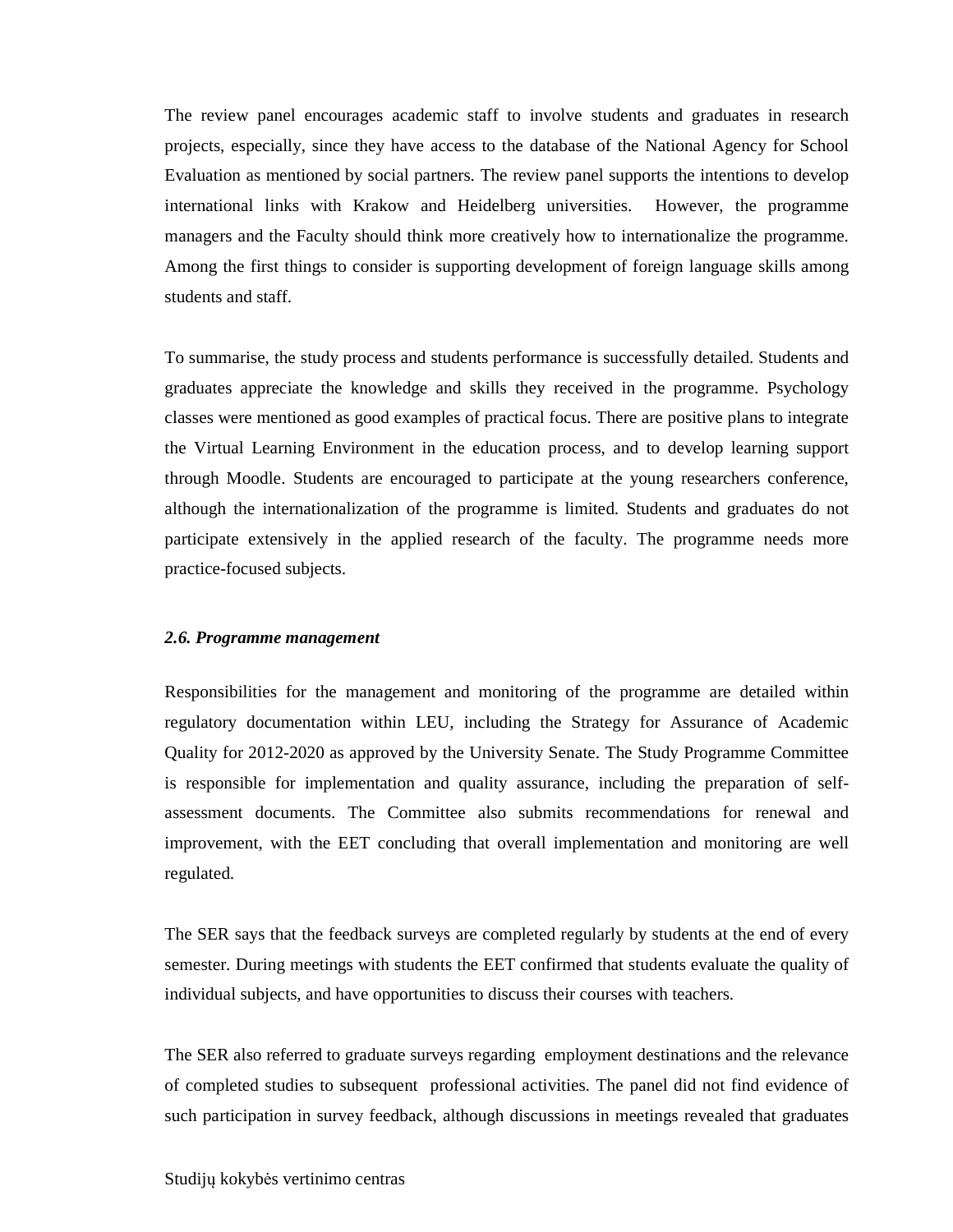are invited to participate in roundtable meetings between the Career Design programme team and the faculty. Graduates' feedback was generally positive, indicating that the programme strengthened their professional confidence in career counselling.

The EET recognized responsiveness to feedback, with one example involving the design and validation of a new course in Coaching following student feedback about the need to add more practical perspectives to the theoretical courses. The panel was impressed with the amount of student engagement in actively designing and launching the practice elements of the programme, and with their appreciation of the open relationships with staff for making appropriate curriculum and pedagogic changes.

The EET noted that individual feedback from survey information is not provided to individual teachers, with staff expressing the expectation that there should be more common discussion about programme development in order to achieve the coherence among learning outcomes. There is also a strong network of social partners and stakeholders with a variety of partnership activities being applied: holding conferences, organizing discussions, collaboration during students' practice, and representation within the Study Programme Committee.

To summarize, the basis for internal quality assurance is well documented and demonstrated. The EET agrees that responsibility for the implementation, monitoring and management of the Study Programme is clearly described. The EET encourages further self-reflection and selfcritical culture of programme management at all levels- teachers, programme leaders and faculty leaders.

#### **III. RECOMMENDATIONS**

- LOs should be more focused and written in terms of organization, programme planning, methods and techniques.
- More practical experience should be included in order to support a Master programme with a professional orientation. More tutors with professional practice could be involved in Career Design programme.
- Develop a Master Thesis in applied research and include design methodology and data analysis.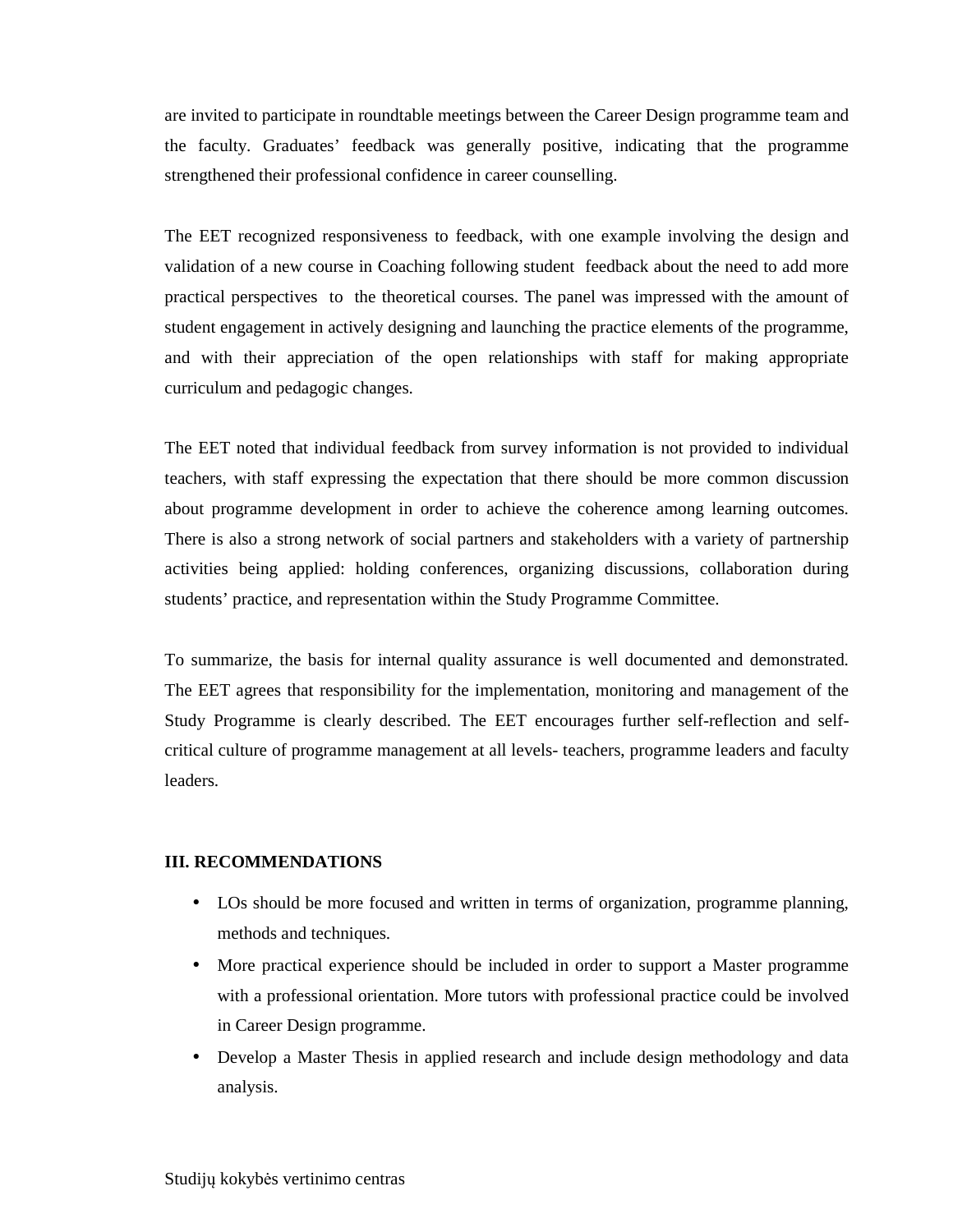- Encourage more self-reflection about the need to change teaching practices in order to apply new technologies in teaching.
- Devise a staff development strategy and action plan at programme level.
- Develop language skills for staff and students in order to develop international profiles for the programme.
- Increase the number of peer reviewed publications.
- Design and use more public information for the emerging Career Design profession.
- Expand professional practice opportunities for building up applied skills for Career Design.
- Introduce new curriculum areas for Career Design for learners with specific needs.
- Explore possibilities of sustainability through combining some Master level programmes.
- Encourage more self-reflection and self-critical culture of programme management at all levels- teachers, programme leaders and faculty leaders.

## **IV. EXAMPLES OF EXCELLENCE**

- A strong network of social partners
- Round table meetings with the alumni

## **V. SUMMARY**

The programme is justified by the national laws and European HE regulations. The EET noted conflicting messages about the demand for the programme with stakeholders confirming the need for career specialists in education, but with the SER and graduates pointing to low employability of graduates. The programme has very low year–on-year student enrolments and is therefore not sustainable. The faculty and the programme managers should therefore explore the viability of combining courses into one strong education programme with electives/optional subjects in Career Design and other specialisms.

The aims and competences are appropriate to Level 7 of career education. The design of the programme meets the requirements of ECTS. Learning outcomes descriptors are generic and poorly differentiated. The curriculum design does not include subjects on research design or data collection and analysis. The proportion of practical classes in relation to theoretical lectures is not justified with a general need for more classroom contact.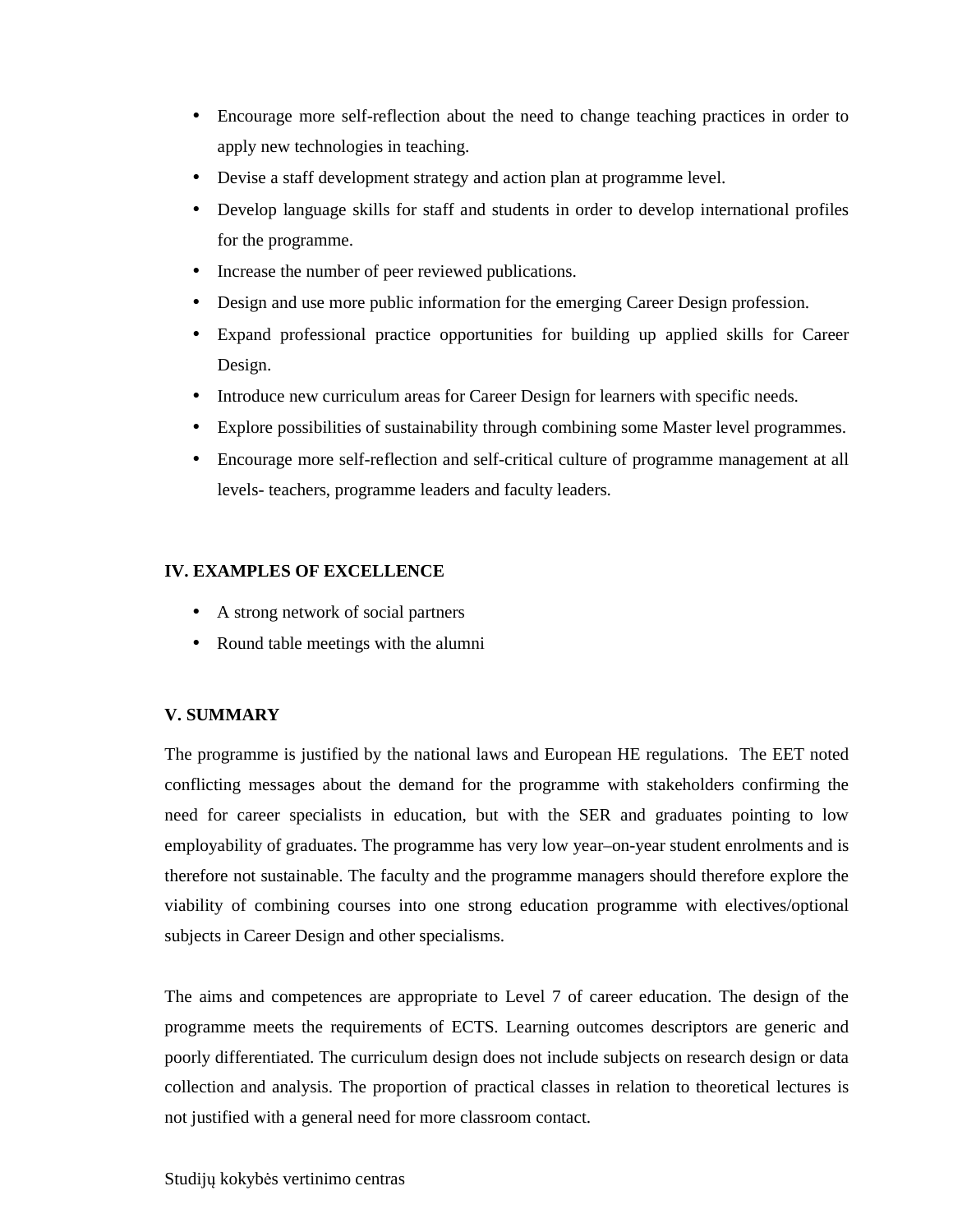The foundations of internal quality assurance are successfully established for the Career Design programme. The EET agrees that responsibility for the implementation, monitoring and decision making of the Study Programme is clearly described. Good practice is noted for the involvement of alumni in round table meetings with the programme team and the faculty. Students are engaged with the programme quality assurance, and improvements are made on students' feedback. However, the EET encourages more self-reflection and self-critical culture for the programme management at all levels.

Students are happy with the quality of the programme and their relationships with teachers. The profile of teaching staff meets legal requirements. The number of publications in peer-reviewed journals is low, and the foreign language skills of staff and students require development. There are positive intentions to include more PhD students in teaching and research and to develop international academic cooperation.

Study process and students performance is successfully detailed. Students and graduates appreciate the knowledge and skills they received in the programme. Psychology classes were mentioned as good examples of practical focus. There are positive plans to integrate the Virtual Learning Environment in the education process, and to develop learning support through Moodle. Students are encouraged to participate at the young researchers' conference, although the internationalization of the programme is limited. Students and graduates do not participate extensively in the applied research of the faculty. The programme needs more practice-focused subjects.

The university has good access to data bases, but they are poorly used in the Master thesis by students of this programme. The use of information and communications technology in teaching and studying requires improvement. Learning facilities are not suited to the small class sizes; the panel noted instances where recommended literature is in low supply in the library, and some of the literature appeared to be out-dated.

*\* if there are any to be shared as a good practice*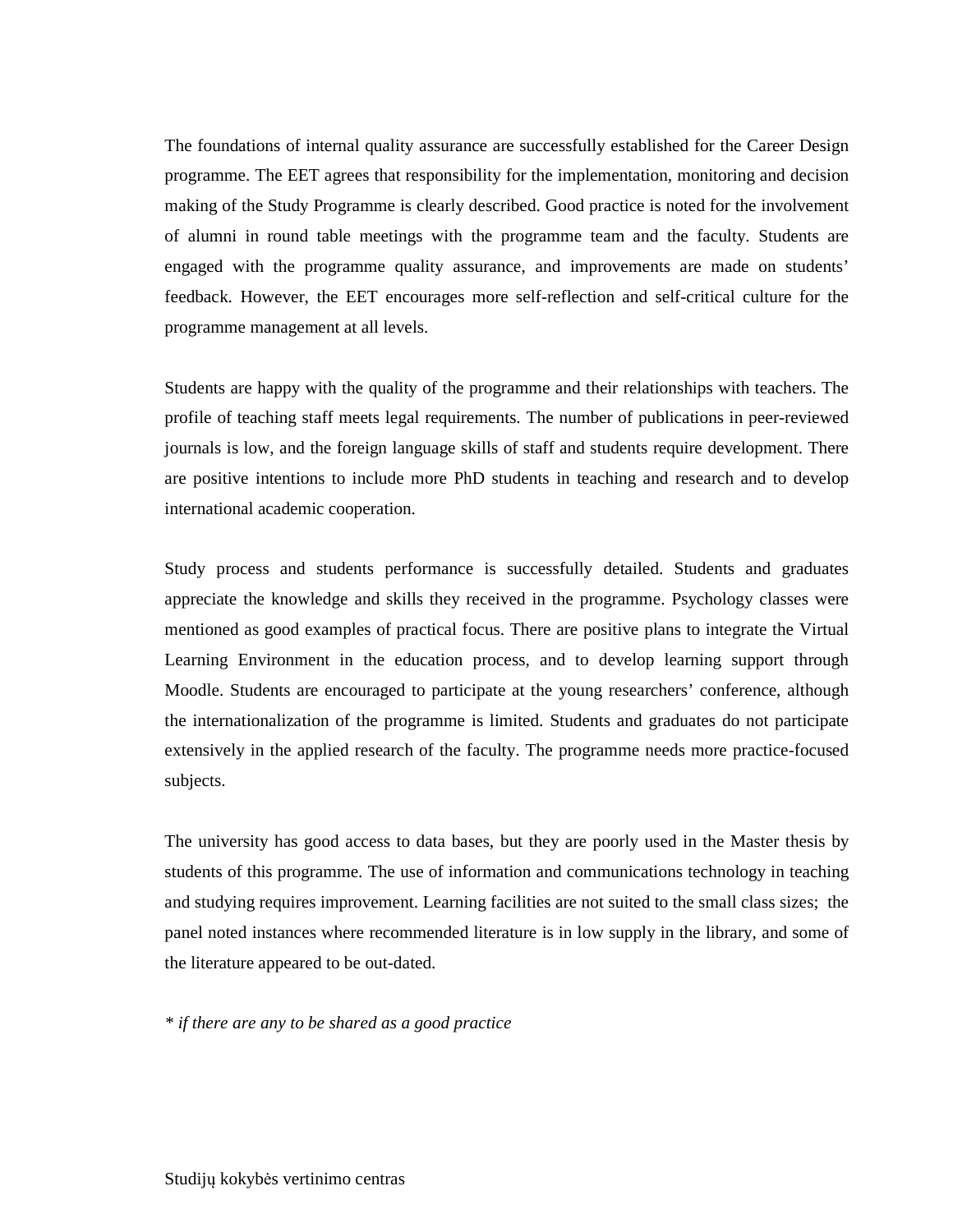# **VI. GENERAL ASSESSMENT**

The study programme *Career Designing* (state code – 621X91002) at Lithuanian University of Educational Sciences is given **positive** evaluation.

| No. | <b>Evaluation Area</b>                             | <b>Evaluation of</b><br>an area in<br>points* |
|-----|----------------------------------------------------|-----------------------------------------------|
| 1.  | Programme aims and learning outcomes               |                                               |
| 2.  | Curriculum design                                  |                                               |
| 3.  | Teaching staff                                     |                                               |
| 4.  | Facilities and learning resources                  |                                               |
| 5.  | Study process and students' performance assessment | 3                                             |
| 6.  | Programme management                               | 3                                             |
|     | <b>Total:</b>                                      | 15                                            |

*Study programme assessment in points by evaluation areas*.

\*1 (unsatisfactory) - there are essential shortcomings that must be eliminated;

2 (satisfactory) - meets the established minimum requirements, needs improvement;

3 (good) - the field develops systematically, has distinctive features;

4 (very good) - the field is exceptionally good.

| Grupės vadovas: |                                      |  |
|-----------------|--------------------------------------|--|
| Team leader:    | Prof. dr. Danny Saunders             |  |
| Grupės nariai:  | Prof. dr. Samuel Fernandez Fernandez |  |
| Team members:   |                                      |  |
|                 | Dr. Eve Eisenschmidt                 |  |
|                 | Danguolė Kiznienė                    |  |
|                 | Justas Nugaras                       |  |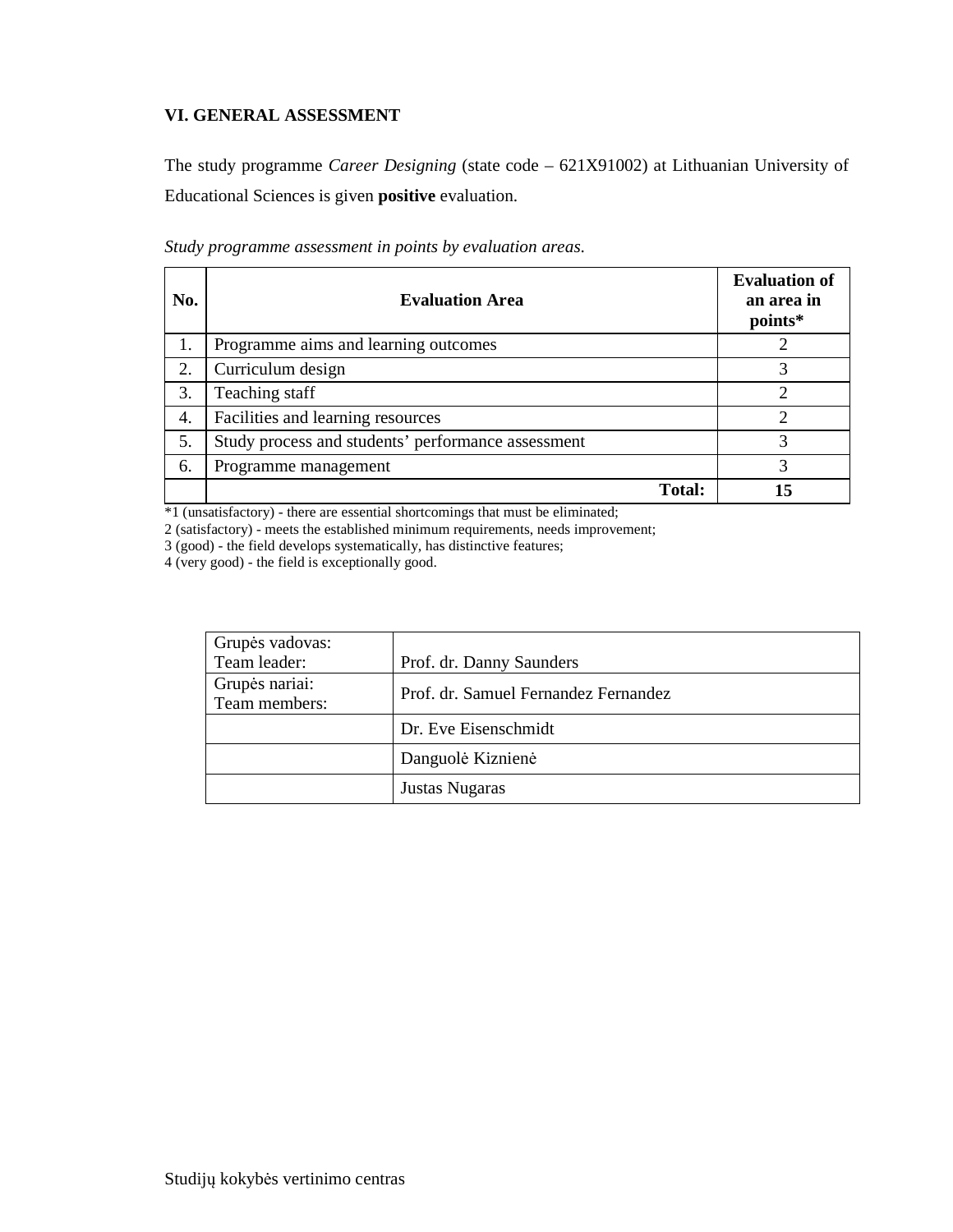## **LIETUVOS EDUKOLOGIJOS UNIVERSITETO ANTROSIOS PAKOPOS STUDIJŲ PROGRAMOS** *KARJEROS PROJEKTAVIMAS* **(VALSTYBINIS KODAS – 621X91002) 2014-12-15 EKSPERTINIO VERTINIMO IŠVADŲ NR. SV4-602 IŠRAŠAS**

<...>

#### **V. APIBENDRINAMASIS ĮVERTINIMAS**

Lietuvos edukologijos universiteto studijų programa *Karjeros projektavimas* (valstybinis kodas – 621X91002) vertinama **teigiamai**.

| Eil.<br>Nr. | <b>Vertinimo sritis</b>                          | <b>Srities</b><br>įvertinimas,<br>balais* |
|-------------|--------------------------------------------------|-------------------------------------------|
| 1.          | Programos tikslai ir numatomi studijų rezultatai | $\overline{2}$                            |
| 2.          | Programos sandara                                | 3                                         |
| 3.          | Personalas                                       | $\overline{2}$                            |
| 4.          | Materialieji ištekliai                           | $\overline{2}$                            |
| 5.          | Studijų eiga ir jos vertinimas                   | 3                                         |
| 6.          | Programos vadyba                                 | 3                                         |
|             |                                                  | Iš viso:<br>15                            |

\* 1 - Nepatenkinamai (yra esminių trūkumų, kuriuos būtina pašalinti)

2 - Patenkinamai (tenkina minimalius reikalavimus, reikia tobulinti)

3 - Gerai (sistemiškai plėtojama sritis, turi savitų bruožų)

4 - Labai gerai (sritis yra išskirtinė)

<...>

#### **IV. SANTRAUKA**

Studijų programa *Karjeros projektavimas* yra pagrįsta nacionaliniais teisės aktais ir Europos aukštojo mokslo reglamentais. Išorės ekspertų grupė pažymėjo, kad socialinių dalininkų nuomonės dėl švietimo srities karjeros specialistų paklausos skiriasi; savianalizės suvestinėje nurodyta, kad šios programos absolventų įsidarbinimo lygis yra žemas; tą patį patvirtino ir absolventai. Kasmet į šią programą stoja labai nedaug studentų, taigi ji nėra tvari. Todėl fakulteto ir šios programos vadovai turėtų apsvarstyti galimybę sujungti programas į vieną stiprią edukacinę programą įtraukiant pasirenkamuosius / neprivalomus karjeros ugdymo dalykus ir kitas specializacijas.

Programos tikslai ir kompetencijos atitinka 7-ąjį karjeros ugdymo kompetencijų lygį. Programos sandara atitinka ECTS reikalavimus. Numatomų studijų rezultatų apibrėžimai yra bendro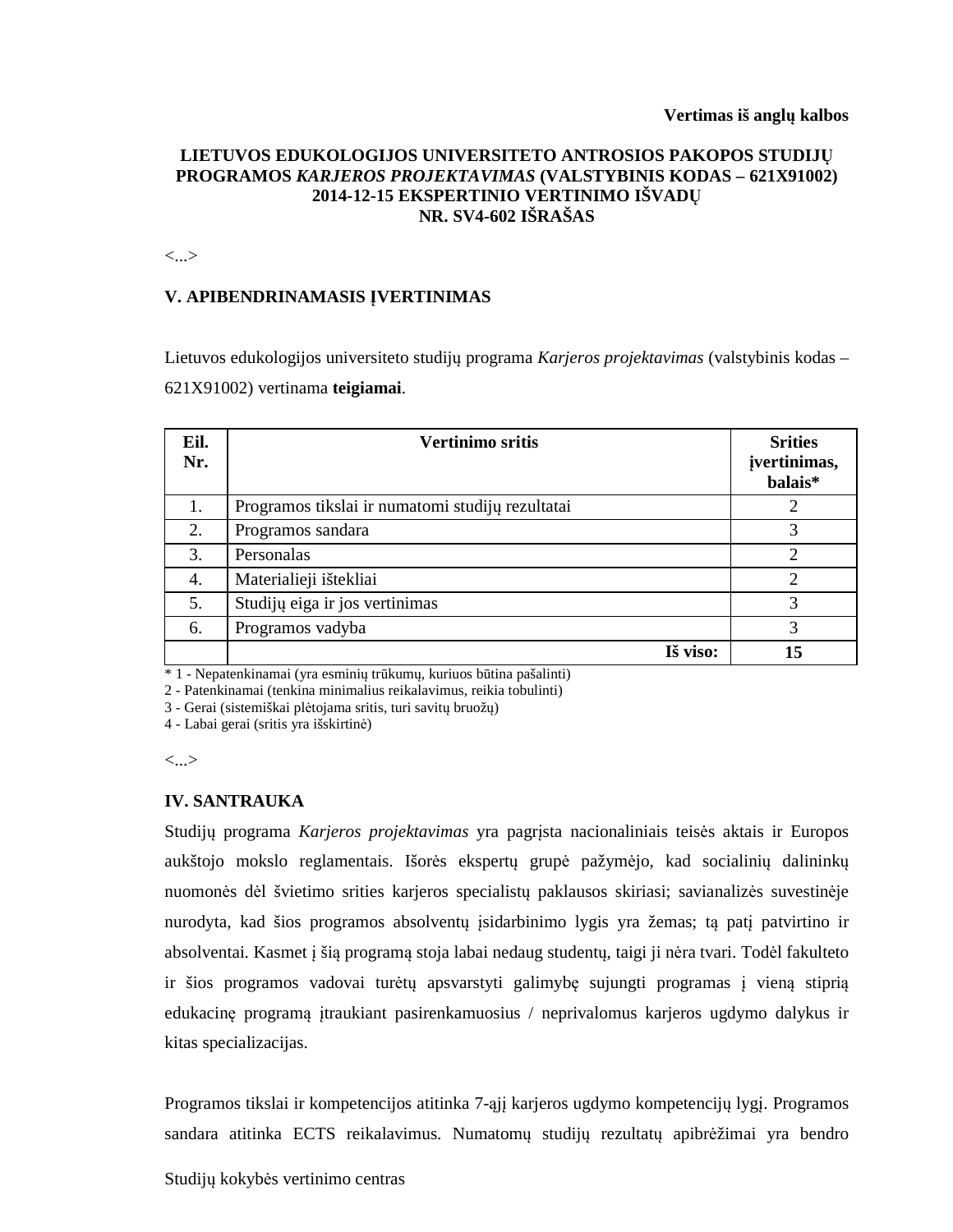pobūdžio, mažai diferencijuoti. Į programą neįtraukta dalykų, susijusių su mokslinių tyrimų planavimu ar duomenų rinkimu ir analize. Praktinių užsiėmimų ir teorinių paskaitų santykis neatitinka įprasto santykio, kad daugiau laiko būtų skiriama kontaktiniam darbui auditorijose..

Sukurti tvirti *Kokybės projektavimo* programos vidinio kokybės užtikrinimo pagrindai. Ekspertų grupė sutinka, kad atsakomybė už studijų programos įgyvendinimą, stebėseną ir sprendimų priėmimą yra aiškiai paskirstyta. Absolventų dalyvavimas susitikimuose su programos (rengimo, tobulinimo) grupe ir fakulteto darbuotojais prie apskritojo stalo yra gerosios praktikos pavyzdys: studentai įtraukiami į programos kokybės užtikrinimo procesą, programa tobulinama atsižvelgiant į studentų grįžtamąjį ryšį, Tačiau ekspertai ragina visų lygių programos vadovybę labiau puoselėti savirefleksijos ir savikritikos kultūrą.

Studentus tenkina programos kokybė ir santykiai su dėstytojais. Dėstytojų struktūra atitinka teisės aktų reikalavimus. Publikacijų recenzuojamuose žurnaluose skelbiama nedaug; reikia tobulinti dėstytojų ir studentų užsienio kalbų įgūdžius. Planuojama į mokymo procesą ir tyrimus įtraukti daugiau (studentų) doktorantų, numatoma plėtoti tarptautinį akademinį bendradarbiavimą – ir tai yra teigiami ketinimai.

Detaliai aprašyta studijų eiga ir jos vertinimas. Studentai ir absolventai vertina žinias ir gebėjimus, įgytus studijuojant šią programą. Psichologijos paskaitos buvo paminėtos kaip geri praktinio orientavimo pavyzdžiai. Į švietimo procesą ketinama įtraukti virtualaus mokymosi aplinką *Moodle*. Studentai raginami dalyvauti jaunųjų mokslininkų konferencijose, nors programos tarptautiškumo lygis neaukštas. Studentai ir absolventai negausiai dalyvauja fakulteto taikomuosiuose moksliniuose tyrimuose. Programos dalykai turėtų būti labiau orientuoti į praktiką.

Universitetui yra lengvai prieinamos duomenų bazės, tik šios programos studentai mažai jomis naudojasi rengdami magistro baigiamąjį darbą. Mokymo ir mokymosi procese reikia daugiau naudotis informacinėmis ir komunikacinėmis technologijomis. Mokymo priemonės nėra pritaikytos mažiems kabinetams; ekspertų grupė pažymėjo, kad bibliotekoje trūksta kai kurios rekomenduojamos literatūros, o tam tikra jos dalis yra pasenusi.

<…>